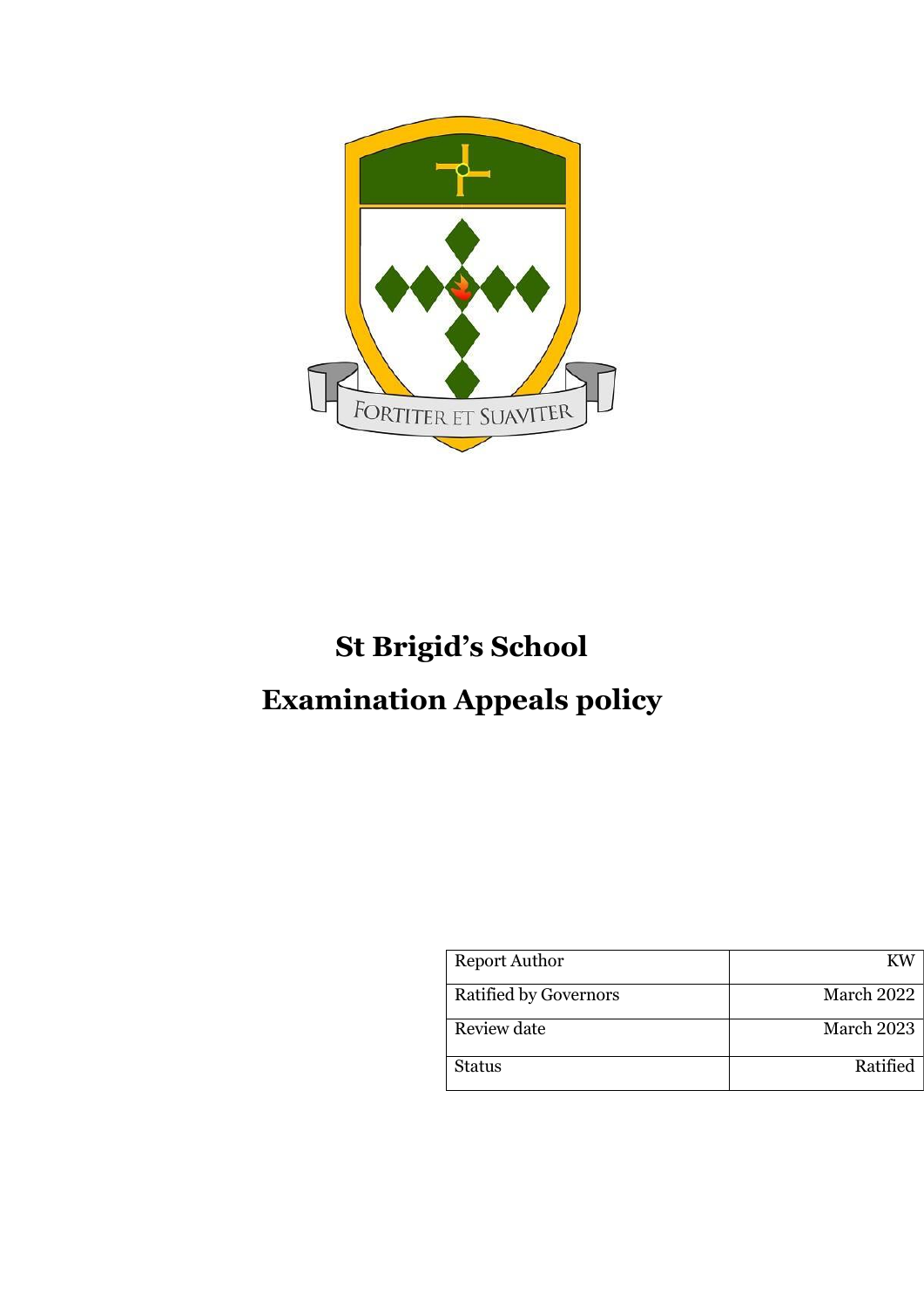## **INTERNAL ASSESSMENT APPEALS**

All candidates will be informed of the marks awarded in the internally assessed components (coursework, controlled assessments) of the course which they have undertaken.

#### **Candidates will be made aware that the marks awarded are subject to external moderation**.

All candidates and their parents/carers will have been informed of the availability of the internal assessment appeals process.

Should a candidate/ parent or carer not agree with the internally awarded mark, and agreement cannot be reached with the school, the following appeals process will take place.

### **APPEALS COORDINATOR**

• A senior member of staff appointed by the Headteacher to manage appeals.

They will be responsible for:-

- Disseminating information to all candidates and their carer/s about the appeals procedure.
- Informing the Headteacher about the existence and outcome of all such appeals.
- Coordinating the appeals process and adhering to the set timescale outlined.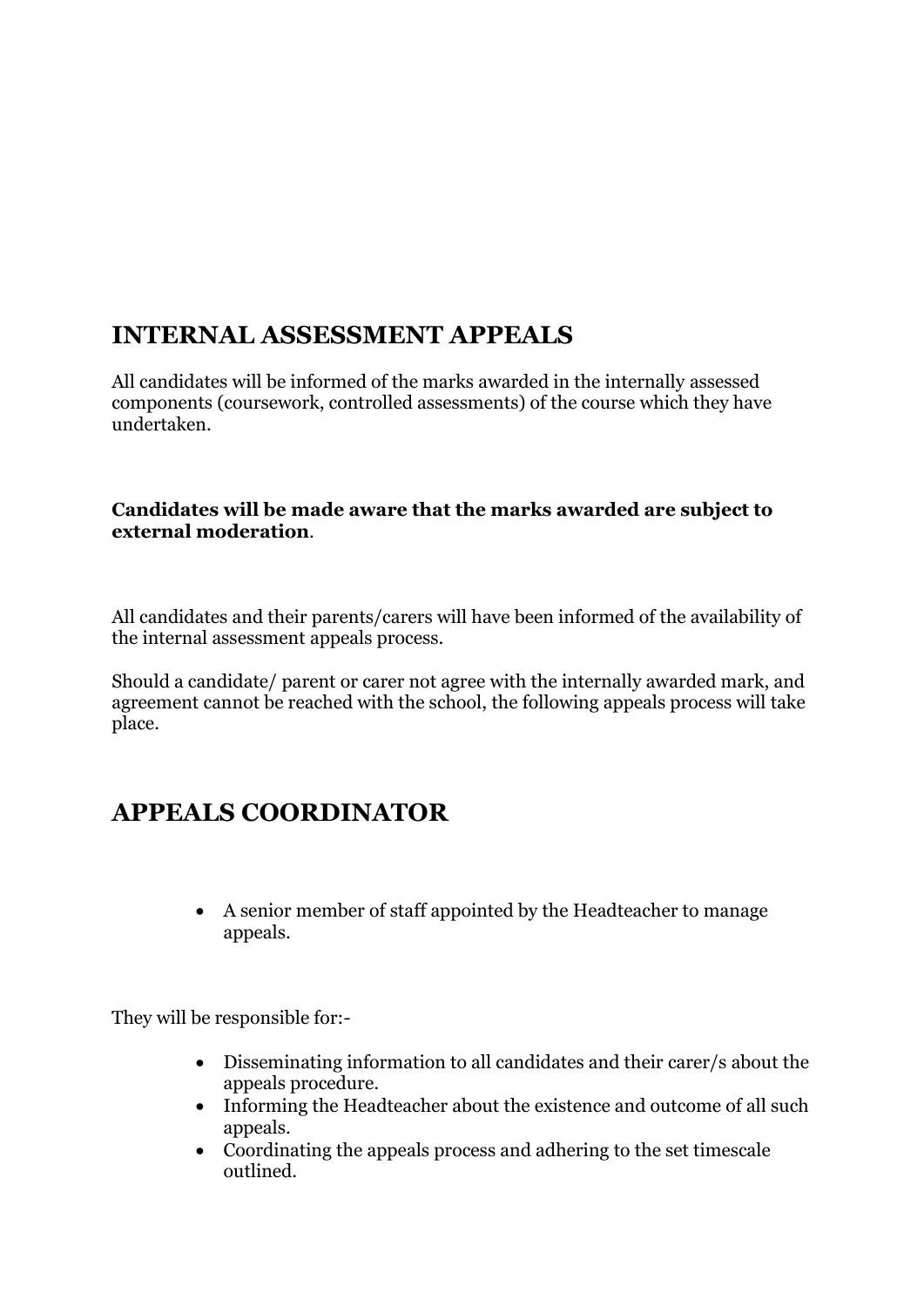#### **INTERNAL ASSESSMENT APPEALS PROCEDURE**

All appeals should be made in writing and directed to the Head of Centre. The appeal should clearly state the details of the complaint and the reason for the appeal. The subject teacher/s responsible for the awarded mark will be given a copy of the written appeal.

The subject teacher/s responsible for the awarded mark will be given an opportunity to respond in writing to this appeal.

A copy of the written response made by the subject teacher/s responsible for the awarded mark will be forwarded to the candidate/parent/carer.

Should the candidate/parent/carer not be satisfied with the written response from the subject teacher/s regarding the appeal, an opportunity will be given for them to attend a 'personal hearing'

#### **THE PERSONAL HEARING**

The personal hearing will take the following format:-

- The personal hearing panel will consist of Members of the Governing Body.
- Adequate notice of the date set for the personal hearing will be given to the candidate/parent/carer and the subject teacher/s
- The candidate/parent/carer will be entitled to copies of all relevant documentation (e.g. marks, assessment made etc.) regarding the appeal prior to the personal hearing.
- At the personal hearing, the candidate will have the opportunity to be accompanied by one representative as will the subject teacher/s if they so wish.
- At the personal hearing, both parties will have the opportunity to hear each other's submission to the panel.
- Minutes of the personal hearing will be taken.

#### **FOLLOWING THE PERSONAL HEARING**

The appeals panel will inform; the candidate/parent/carers, the subject teachers and the Headteacher in writing the outcome of the appeal with appropriate reasons for the outcome.